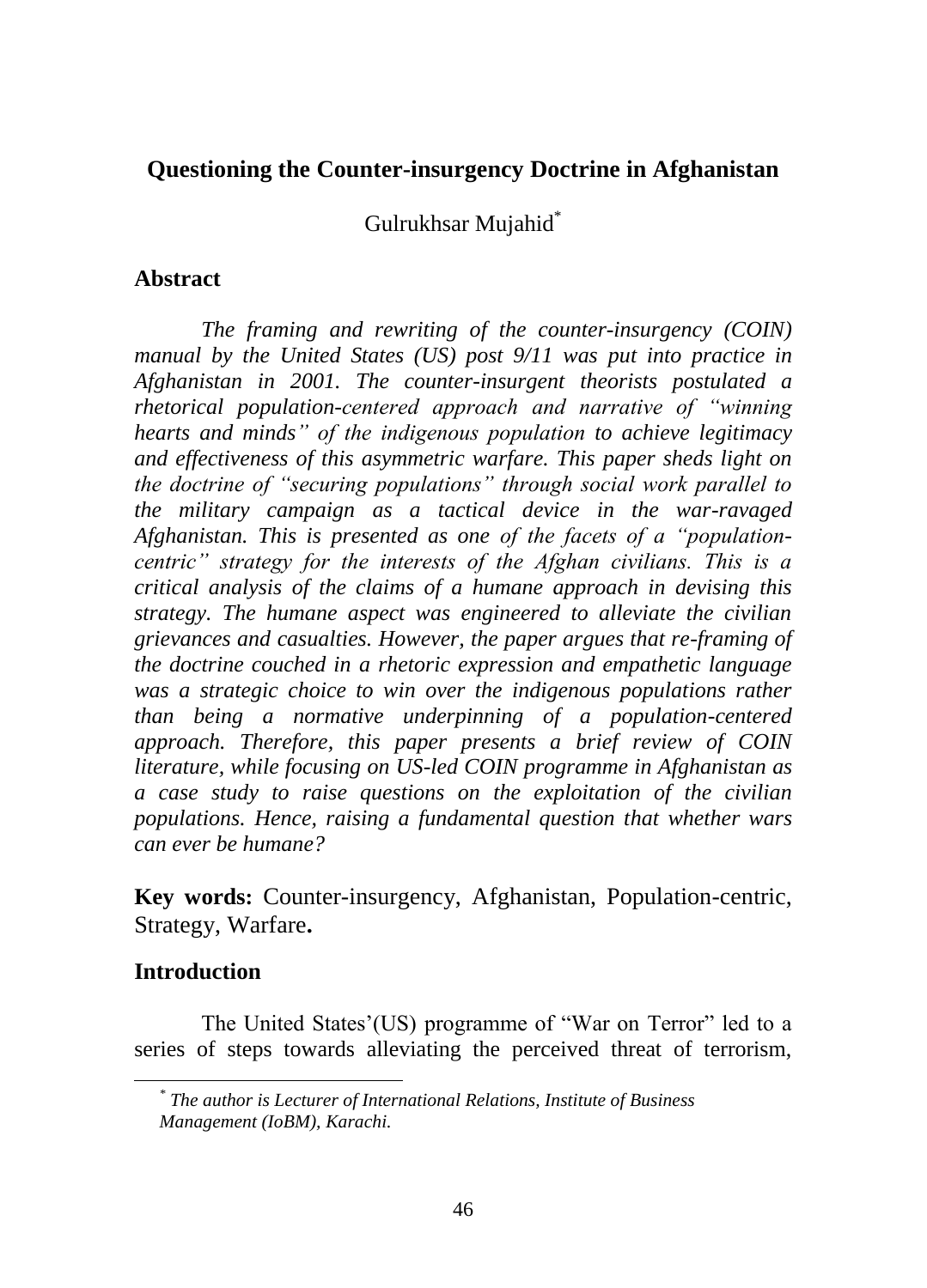which chiefly comprise counter-insurgency (COIN) warfare against militant groups inside terrorist "hotspots"" such as Afghanistan. The term, Counter-insurgency, was coined by John F. Kennedy in  $1960<sup>1</sup>$ . One of the founding theorists of COIN in the twentieth century, David Galula, a French military officer and scholar, focused on the enemy centric nature of this asymmetric warfare. However, the COIN doctrine was re-appropriated by the US during the wars in Afghanistan and Iraq. The warfare strategy of COIN was updated and codified in 2006 in *Field Manual 3-24* (FM 3-24) which was jointly published by the US Army and the Marines. COIN practices in Afghanistan, since 2006, mainly aim at creating an environment inhospitable to the armed insurgents. According to Australian COIN expert, David Kilcullen, in modern Counter-insurgency, global, regional and local support is of prime importance in winning the war. Therefore, the counterinsurgents are required to mobilize the home population, the host country, the global audience, the populations of allied and neutral countries, and the military and government agencies involved.<sup>2</sup>

COIN is mainly recognized as asymmetrical warfare by a powerful military against irregular combatants who are perceived to be supported by civilian populations. Therefore, the civilians are at the heart of any strategy adopted to eliminate the threat of insurgency inside a certain territory. The revised doctrine theoretically placed high confidence in the capability of military leadership at all levels of engagement (political, social and economic) with the indigenous population in the conflict zone. Moreover, its manual proposes a partnership between the governments, non-governmental and international organizations, and the private sector to ensure regional and international stability, while putting at the forefront the national security of [the]US.<sup>3</sup>COIN warfare is, therefore, presented as a new form of warfare in the  $21<sup>*</sup>$  century by emphasizing on its population-friendly aspect, keeping civilians of the insurgents' land at the centre as a

<sup>1</sup>Laleh Khalili, "Gendered Practices of Counter-insurgency," *Review of International Studies*(2010) :1471-491. Please see comments at the end of the draft! <sup>2</sup>David Kilcullen, "Counter-insurgency Redux," *Survival: Global Politics and Strategy* 48, no. 4 (2006): 111-30.

<sup>&</sup>lt;sup>3</sup>Khalili, Laleh, "Gendered Practices of Counter insurgency"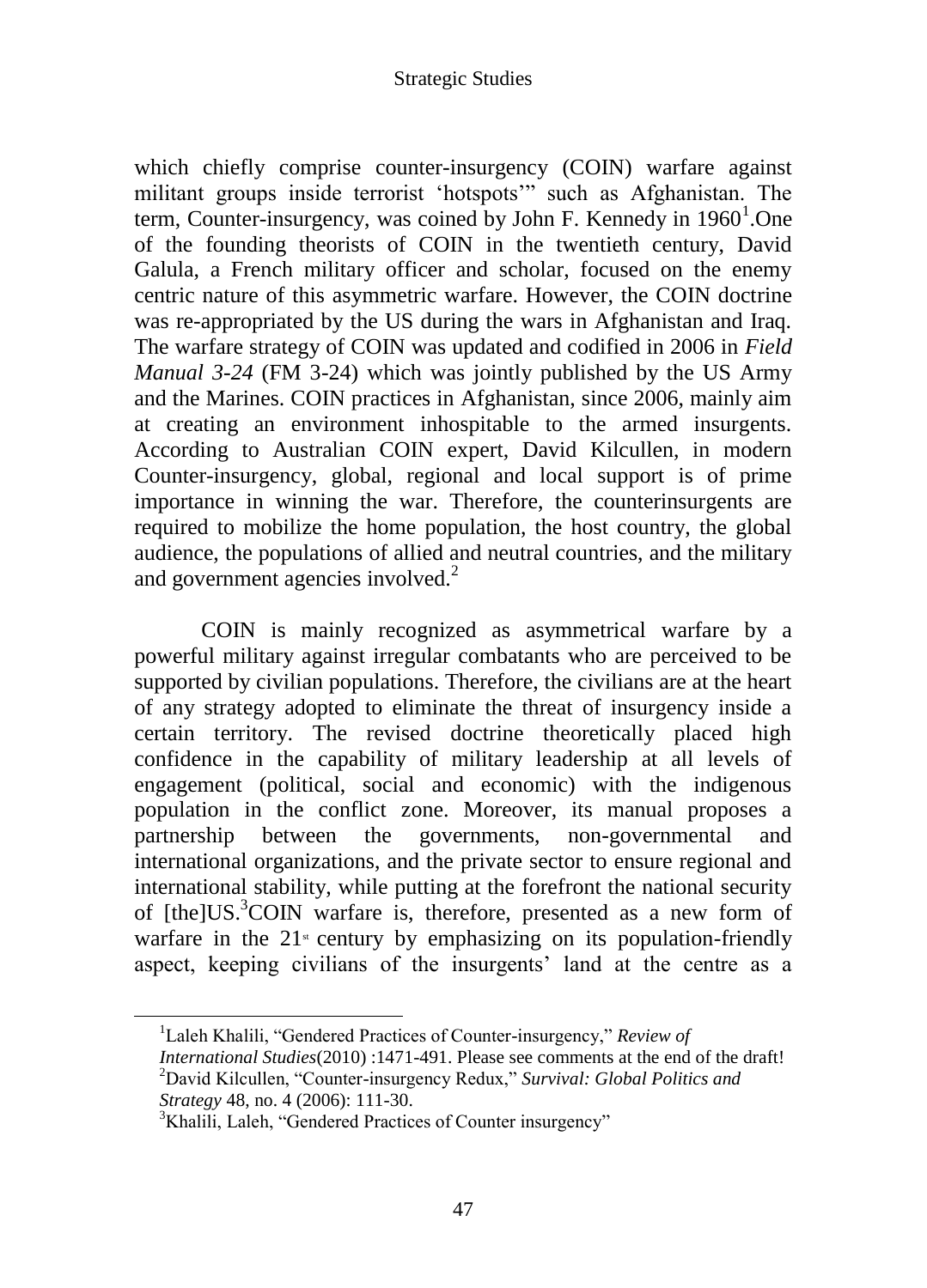veritable tool. This was opposed to the conventional irregular warfare used to decapitate the insurgents' strength mainly through military force i.e. military operations.

The rhetoric and language used to explain the strategy stresses on three factors: winning hearts and minds of the people,) securing the populations, and) "armed social work" in order to bring about long-term stability in the occupied country. This new form of warfare reflects the importance of public opinion and the obligation towards international law in order to legitimise COIN warfare amongst the international community due to growing criticism against civilian casualties and infringement of sovereignty. Moreover, it is believed to be effective in cutting off the human resources of the insurgents' as well gaining intelligence which is vital to insurgents' sustenance. Therefore, making public opinion and the legitimizing needs of warfare in the present scenario as well as its effectiveness in the long-run were driving forces behind the COIN warfare being presented as a population-centric approach.

The newness of the COIN approach is intended at being opposite of the hard and muscular enemy-centric COIN and counter-terrorism approach. The population-centric COIN, in which the civilians are persuaded to defect to the counterinsurgent forces, is contrasted with the enemy-centric COIN as well as the counter-terrorist approach, which are mainly concerned with the use of violence as deterrence for the civilians from cooperating with the insurgents. 4

This paper argues that COIN doctrine, despite the claim of a population-centric strategy through various civilian oriented tactics, remains largely occupied with tactical gains rather than protection of the people and their interests. In the 21<sup>st</sup> century, it has been a campaign in which the civilians of the conquered country are viewed as mere instruments for legitimation of war; and where the liberal anti-war rhetoric has assumed relevancy due to the far-reaching and damaging consequences for the civilians and human rights violations. This paper discusses the concept of winning hearts and minds of the civilians to counter Taliban propaganda. It also discusses the rhetoric and tactics of

<sup>4</sup> Ibid.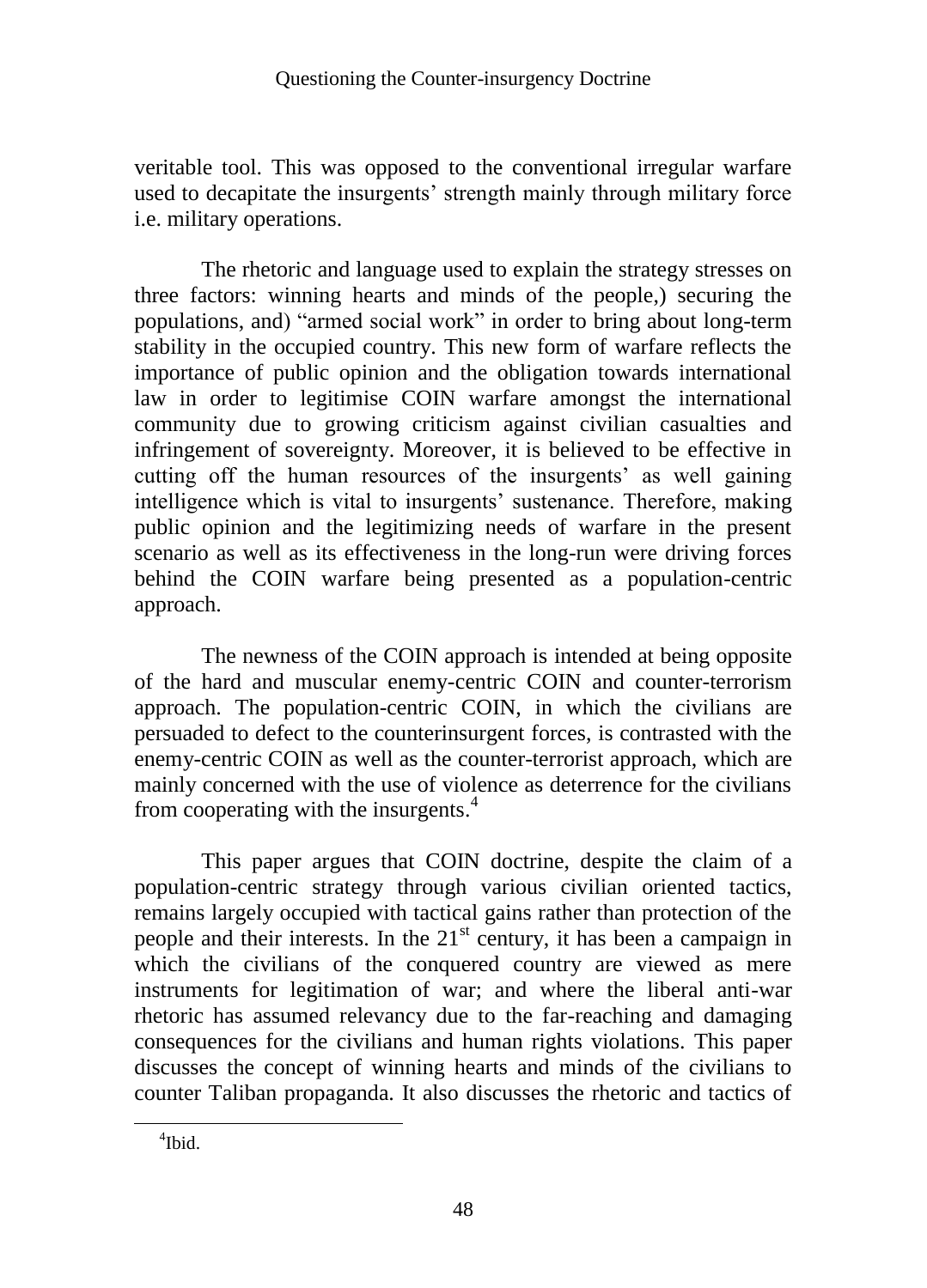counter-insurgents" claims of securing the populations. This discussion is used to reflect on the instrumentalised way in which militarily strategies are adapted for material gains and legitimation because of an increasingly well-aware populace in and outside the conquering and the conquered nations.

# **A Population-centric Approach: Winning "Hearts and Minds"**

COIN is presented as the opposite of the technologically advanced warfare and the focus of this strategy is to transform civilian allegiances and restructure their social surroundings.<sup>5</sup>The discourse to win hearts and minds is used in counterinsurgency doctrinal scholarships and practice as part of the population centric strategy for garnering public support. This is described as: "Hearts mean persuading people that their best interests are served by your (counter-insurgent/conquering nation"s) success. Whereas, minds mean convincing them (the civilian population) that you can protect them and that resisting you is pointless. It amounts to calculated self-interest and not emotion".

Though it is a population-centric approach, the counterinsurgents had no qualms in strictly defining the strategic nature of aligning civilian"s interests in order to achieve effectiveness for the US war. Therefore, one could question the claim of working for the best interests of the civilian populations while simultaneously prioritizing the national interests of the US as a result of this well-informed and calculated policy.

Indigenous populations are seen as mere instruments to be controlled in order to acquire military and political gains during wartime. There is an emphasis on the relationship between the people and the troops. Allegedly, there is always a "neutral population" which has to be won over by deterrence, which may include militarized tactics as well as persuasion through protection of the people or the use of language of protection. Therefore, exercising higher level of control by a political actor in an area will result in attaining the higher level of civilian

<sup>5</sup> Ibid.

<sup>6</sup>Laleh Khalili, *Time in the Shadows Confinement in Counterinsurgencies* (Stanford, California: Stanford University Press, 2013).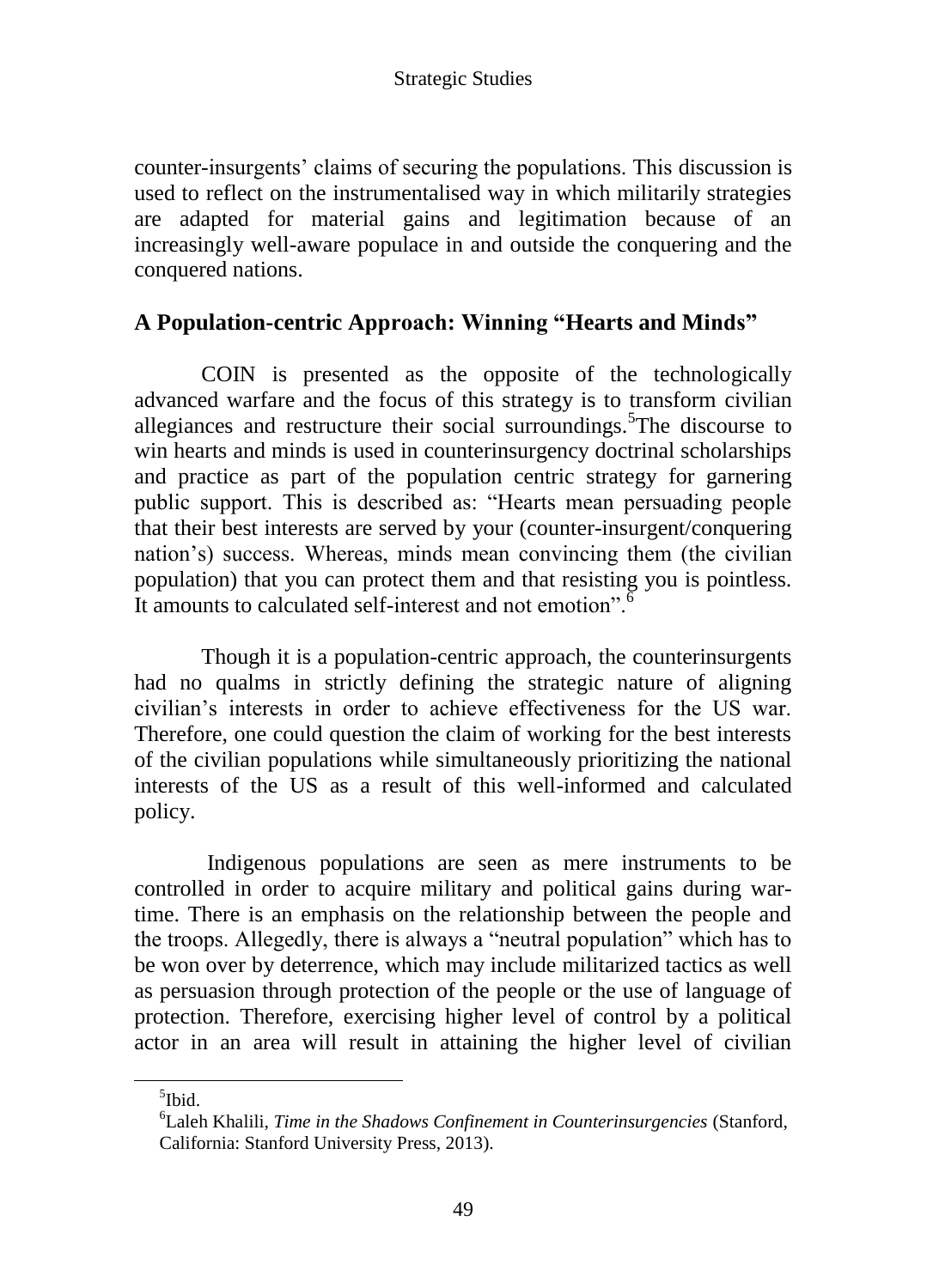collaboration.<sup>7</sup> Winning hearts and minds in the COIN doctrine equates with winning over the loyalties of Afghan populations in order to socially and politically decapitate the enemy insurgents such as Taliban and al-Qaeda, in this case. The victory of the counter-insurgents is in some ways presented to be tied with the social and political elevation of the civilians. Therefore, emphasis is laid on the instrumental value of the civilians in the conflict to achieve political objectives.

More importantly, the stress on winning over hearts and minds was a counter-force against the armed propaganda of Taliban, since one of the major tactics used by the Taliban is their propaganda campaign<sup>8</sup>. Therefore, the indigenous Afghan Taliban are perceived to have influence on the majority of the Pashtun populations of the region. Afghan insurgents were believed to be strategic spoilers because of their efforts to discredit and destabilise the Afghan government by targeting coalition forces, officials and President Karzai"s support base. Again, there was no apparent strategy to seize the instruments of the state.<sup>9</sup>

Moreover, Taliban used slogans such as "Our party, the Taliban; our people and nation, the Pashtun; our economy, the poppy; our constitution the Shariah." Besides providing apolitical platform,it served as unifying and rallying calls to a wide range of discontents and aspirations among the populations, such as Pashtun nationalism, religious conservatism, the desire of narcotics traffickers to be left alone, and discontent against the foreign occupation.<sup>10</sup>This political propaganda was aided with armed propaganda such as the use of night letters as a threat and intimidation to punish those who do not cooperate with them, including government officials. $^{11}$ 

Therefore, the counterinsurgency doctrine was to counter the political and armed propagandist moves of the insurgents by using rhetoric of winning the minds and hearts of the people. The tactics were

<sup>&</sup>lt;sup>7</sup>Ibid.

<sup>8</sup>David Kilcullen,*The Accidental Guerrilla: Fighting Small Wars in the Midst of a Big One* (Oxford: Oxford University Press, 2009).

<sup>9</sup>David Kilcullen, "COINRedux,"*Survival: Global Politics and Strategy* 48.

<sup>&</sup>lt;sup>10</sup>David Kilcullen, *The Accidental Guerrilla: Fighting Small Wars in the Midst of a Big One*.

 $11$ Ibid.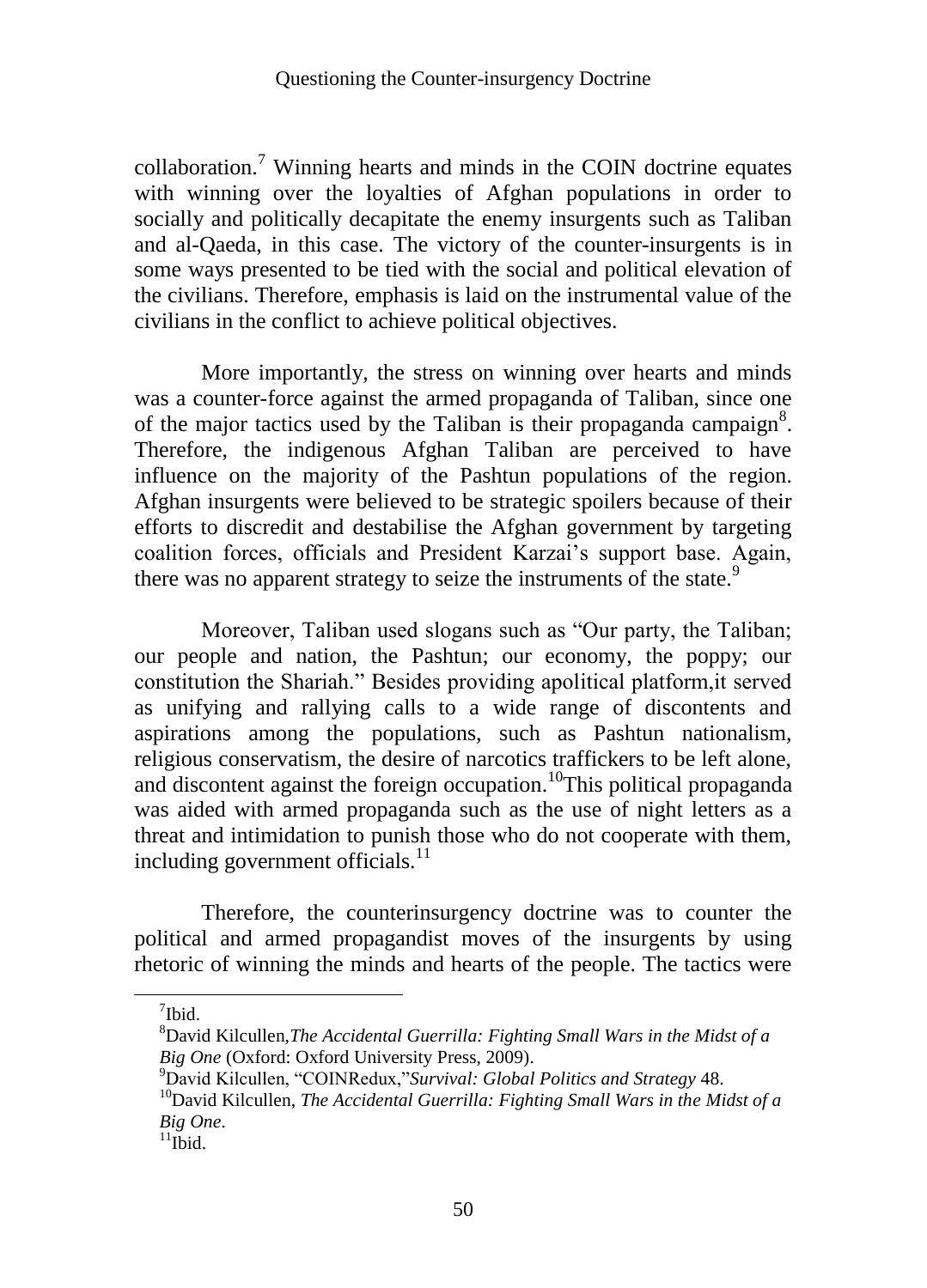popularizing and presenting the doctrine as the soft option whereas the kinetic force was supposed to take a backseat. The language of development and agendas such as a vibrant economy, genuine political participation, psychological and information operations, the use of local proxies and the integration of civilian and military efforts including aid and governance were used to win the largely "neutral population".<sup>12</sup>

However, these efforts to counter the Taliban propaganda were challenging as many people regarded the foreign occupiers and the Afghan Government as existential threats rather than the insurgents whom they considered more as miscreant relatives or fellow citizens gone astray. According to a tribal leader (*Malik*), people in the South of Afghanistan wilfully fought the occupying armies and joined Taliban considering them to be ones amongst them. This apologetic behaviour towards Taliban illustrated anti-American and anti-government rhetoric during the occupation days.

Therefore, a robust COIN had long-term tangible aims, that is, to challenge local insurgents as well as improve the image of the Afghan Government and the US. Apart from the anti-Taliban propaganda campaigns and winning the population support by its population-centric approach, the US also faced challenges due to unfamiliarity with local terrain. The counter-insurgent forces sought to win civilians" loyalty and support for the US policy against terrorism by claiming to be their protectors and catering to their needs as part of "winning hearts and minds strategy".

# **Securing the Population**

 $\overline{a}$ 

The assumption that if security is adequately addressed, people will not turn to their co-ethnic insurgents for protection is problematic. The notion of "securing population" is based on the concept that a more secure and content people would rally behind local elected and appointed officials, and hence peace and stability would prevail<sup>13</sup>. However, the methods deployed to achieve stability and security is without the consent

<sup>&</sup>lt;sup>12</sup>Laleh Khalili, "Gendered Practices of Counter-insurgency.  $13$ Ibid.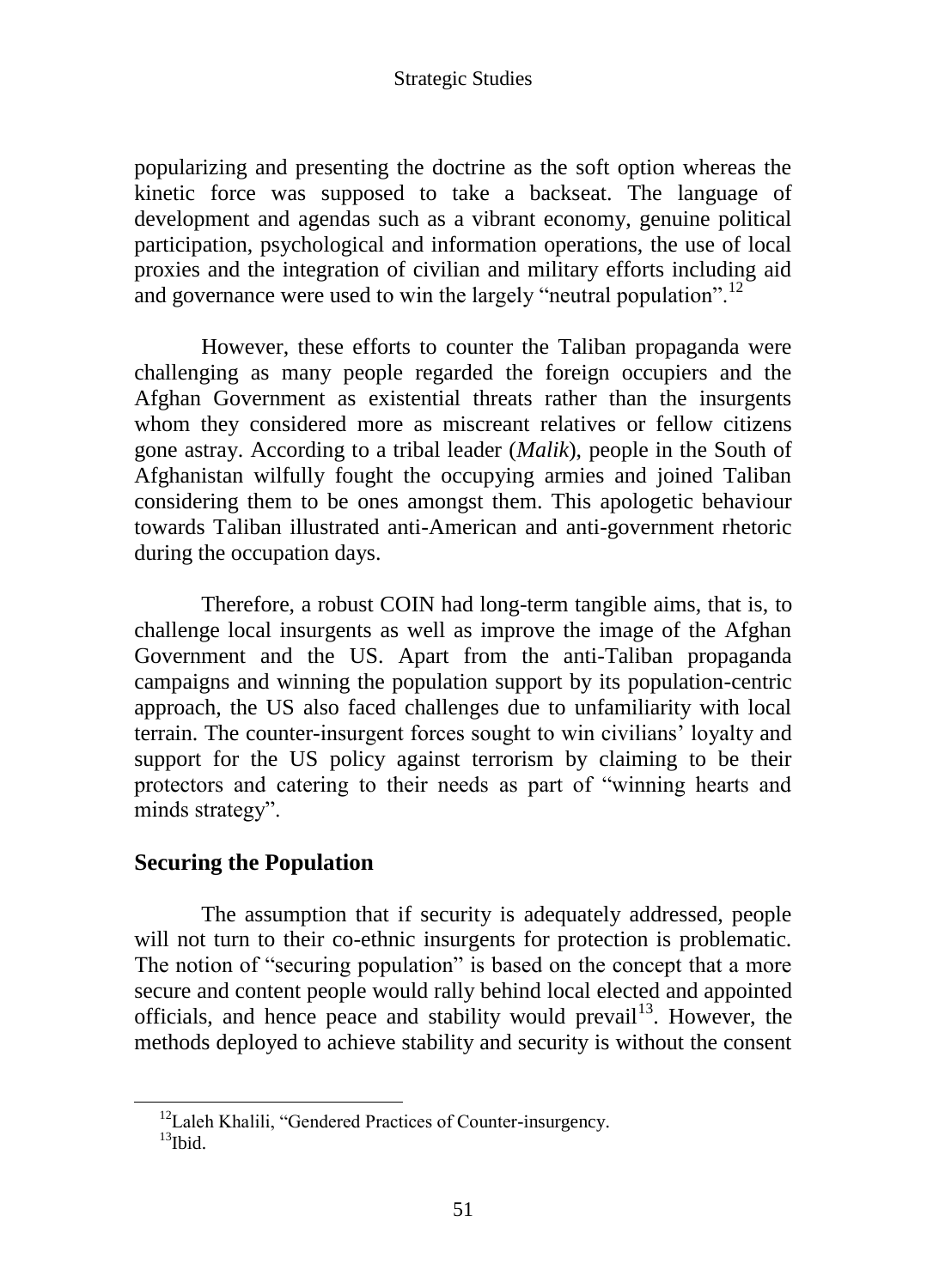of the people at large due to the divisive political settings and system inside Afghanistan.

Moreover, the groups and spaces previously coded as private were brought in to precarious public realm and civilian populations as part of the political setting, were instrumentalised in the war of rhetoric and narratives. The conquered population is controlled, surveilled, monitored and made to acquiesce $14$ . Therefore, people are viewed and treated as strategic assets of the US and its allied forces in the war against terror. The division of civilians based on their allegiances, a part of the counterinsurgent"s theory/manual, points towards the intended interactions between the civilians and the counterinsurgents. In this approach, the civilian support was neither entirely ideological nor political.

Moreover, it underestimated the dynamic nature of the allegiances of civilians during the course of a conflict, therefore, being able to be won over. Therefore, negligible weightage is given to fixed political and ideological allegiances of the civilians, while at the same time regarding them as a serious threat to the United States. Therefore, the misguided and under-researched propositions made in the process of strategizing efforts in Afghanistan offer a veritable challenge to the Counter-insurgency"s effectiveness and legitimising capabilities as elucidated below.

The stated aim of counter-insurgency was to secure the Afghan people by employing the method of "clear, hold, and build," that is, push the insurgents out, keep them out, and use the resulting space and time to establish a legitimate government, build capable security forces, and improve the Afghan economy. During the clear-hold-build strategy, entering Afghanistan and capturing the cities was relatively easy for the US armed forces but holding the country (Afghanistan) and securing the populations posed difficulties. The Western powers confused entry into Afghanistan with victory.<sup>15</sup> The coalition's tactics involving military operations became even more problematic considering "the

 $14$ Ibid.

<sup>15</sup>David Kilcullen,*The Accidental Guerrilla: Fighting Small Wars in the Midst of a Big One*.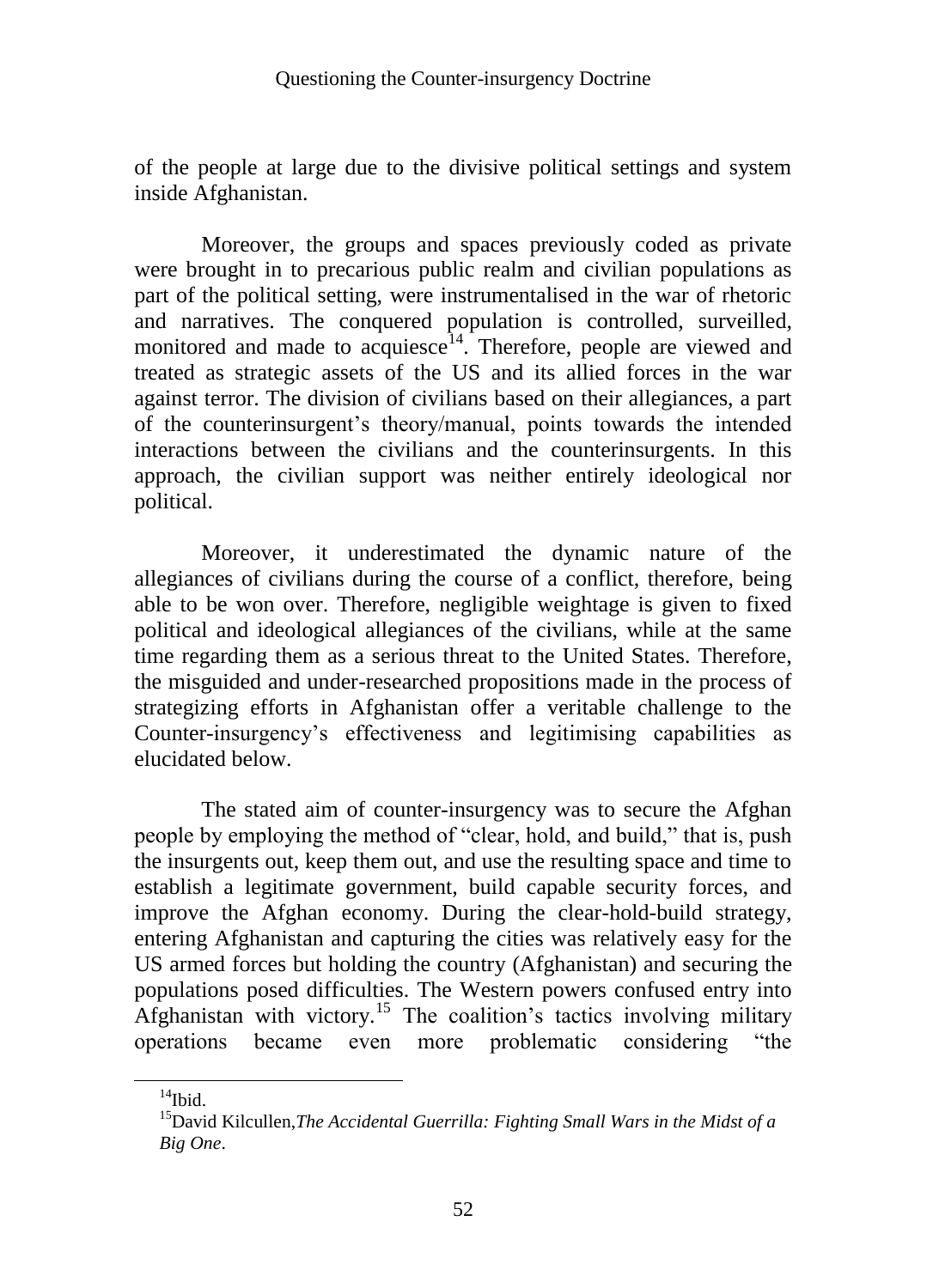discomforting contrast between Afghanistan"s mud brick communities and the West"s supersonic fighter jets armed with earth-shaking bombs and missiles"<sup>16</sup>. With persistent outside efforts, advocates of the COIN doctrine COIN assumed and hence asserted, that the capacity of the Afghan government would gradually grow, the levels of the US and international assistance would decline, and the insurgency would hence be defeated  $17$ .

It is considered important to secure and serve the population, by "understanding local circumstances" separating irreconcilables from reconcilable and living "among the people" was the pinnacle of COIN thinking. This thinking and outlook towards the situation in Afghanistan dominated national security debates in Washington in 2008 and 2009.<sup>18</sup> However, the behaviour of the government and public officials simultaneously, along with increasing their capacity, was not given enough importance. For securing the populations, there was a need to have the support of the Afghan government and security forces. This seemed unlikely inside Afghanistan considering the conduct of the Afghan government, as the government was notoriously corrupt and inefficient with a "rapacious police force and nonexistent public services."<sup>19</sup>

Moreover, the securing and protecting the population"s rhetoric was also to include the age-old claim to secure the "brown women from brown men" and children. <sup>20</sup> This rhetoric also popularized through

 $\overline{a}$ 

<sup>16</sup>Federico Manfredi, "Rethinking U.S., Policy in Afghanistan," *World Policy Journal*25, 4 (Winter 2008/9): 23-30.

 $17$ Karl W. Eikenberry, " The Limits of Counter-insurgency Doctrine in Afghanistan," *Foreign Affairs*, October 10, 2013,

https://www.foreignaffairs.com/articles/afghanistan/2013-08-12/limits-Counterinsurgency-doctrine-afghanistan.

<sup>&</sup>lt;sup>18</sup>MichaelCohen, "General David Petraeus's Fatal Flaw: Not the Affair, but His Afghanistan Surge," *Guardian*, Opinion sec., November 13, 2012,

http://www.theguardian.com/commentisfree/2012/nov/13/general-david-petraeusflaw-surge-afghanistan

<sup>&</sup>lt;sup>19</sup>FedericoManfredi, "Rethinking U.S., Policy in Afghanistan."

 $20$ <sup>20</sup> Can the Subaltern Speak?," in Post Colonial Reader, eds., Bill Ashcroft, Gasreth Griffin & Helen Tiffin ( London and New York: Routledge, 1995),

https://books.google.com.pk/books?id=zcpiQwtw4hMC&pg=PA33&lpg=PA33&dq =%E2%80%9Cbrown+women+from+brown+men%E2%80%9D+and+children..&s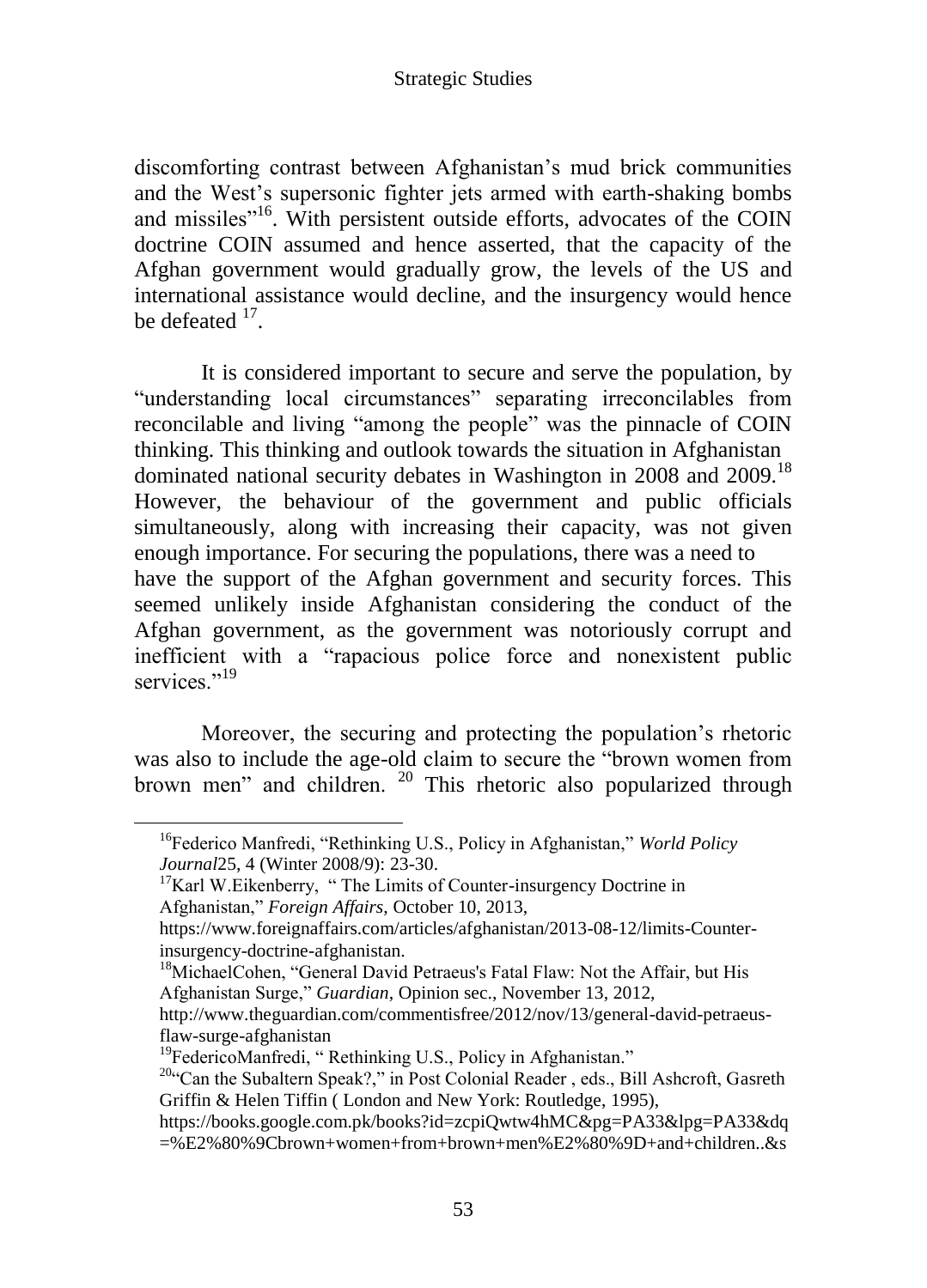media to attain international support for the cause inside Afghanistan. However, this is debatable as protecting women, children as well as men in a war torn country can become even more difficult when they have to explicitly take side in the conflict as was the case in Afghanistan.

## **Armed Social work**

Armed social work is another term popularized in COIN warfare, a term used to define functions of the ground forces in the occupied country. The military officials are responsible for civilian tasks. It was believed that such an approach if applied vigorously and simultaneously at the national, provincial, and district levels would gradually dismantle Taliban"s power and influence and inevitably lead to their defeat. A military leader who is accorded with the task of managing violence and attaining training for the aforementioned task is required to be prepared in performing various roles, because it is better to entrust civilian tasks to civilians".<sup>21</sup> The second part of the statement reflects on the logistical aspect of the COIN enterprise. The soldiers are required to play various civilian roles. Military assumes explicit political roles as opposed to previously being framed as having apolitical existence. In this process, not only war making and governance are interdependent but the role of social work was also tied to the armed forces. The US and NATO in the pursuit of their nation-building strategy, expanded the Provincial Reconstruction Teams. The main function of the Team was to combine civilian and military resources and personnel to deliver reconstruction, governance and security to local communities under the local government in Kabul. This entailed deployment of teams around 60-100 throughout the country to perform the reconstruction projects. $^{22}$ 

ource=bl&ots=JtY7P5yaCP&sig=thNV4V-H5-RYp5n8xcy2y-

i1pZI&hl=en&sa=X&redir\_esc=y#v=onepage&q=%E2%80%9Cbrown%20women %20from%20brown%20men%E2%80%9D%20and%20children..&f=false

<sup>&</sup>lt;sup>21</sup>Karl W. Eikenberry, "The Limits of Counter-insurgency Doctrine in Afghanistan," *Foreign Affairs*, October 10, 2013,

https://www.foreignaffairs.com/articles/afghanistan/2013-08-12/limits-Counterinsurgency-doctrine-afghanistan.

<sup>22</sup>Russell Crandall,*America's Dirty Wars: Irregular Warfare from 1776 to the War on Terror* (New York: Cambridge University Press, 2014).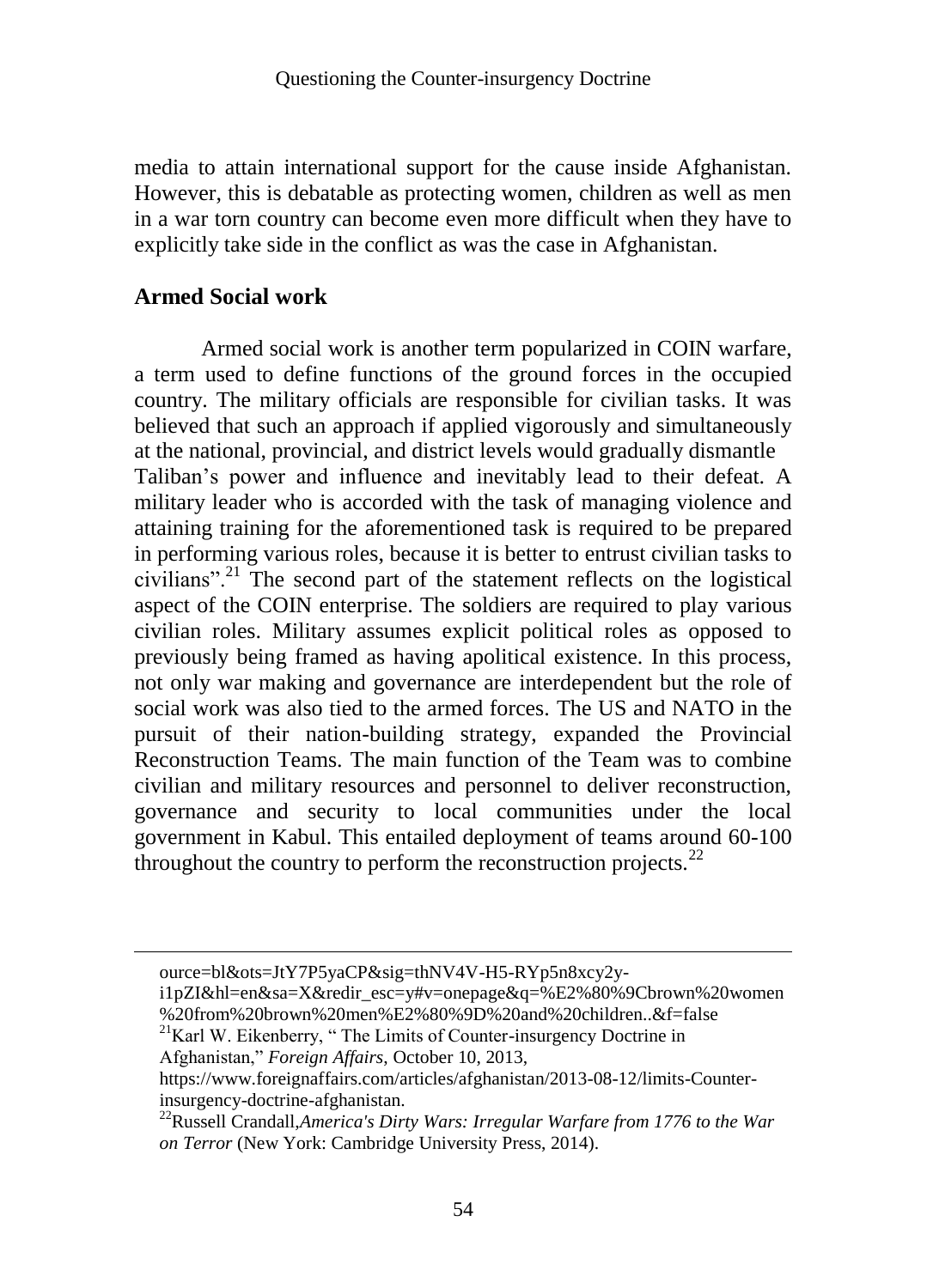In the long-run, this inhibits the growth and nurturing of societal and governance structure with the aim to increase the capacity of the state systems and not necessarily their behaviour. The all-important local police structure could not be strengthened in Afghanistan as it was, at times, even claimed that the people feared the local police even more than the Taliban towards the end of the US efforts of training the local policemen. Moreover the local Afghan National Army was plagued with morale and retention problems.<sup>23</sup>

The protection of population and armed social work inside Afghanistan as a part of the "winning hearts and minds" strategy in the population-centric COIN, faced challenges in its implementation due to governance and military mishaps that focused on short-term objectives. Moreover, even though COIN doctrine seeks to distinguish itself as a humane war tactic, the language and discourse of protection echoed the counter-terrorists advocacy for the use of drones. The advocates claimed to highlight their concerns about the security of the US civilians as a reason, justifying the use of violence through drone technology. On the other hand, the counterinsurgents use the language of protection for the indigenous Afghan populations as tools in their campaign of social engineering, being portrayed as protective activities. Laleh Khalili aptly described this as the states pulling a "veil of liberality and consideration of civility and safety over the machinery of death wielded against an enemy which cannot possibly match their lethality."<sup>24</sup> Therefore, the the new strategy can be questioned on the grounds of instrumentalist view of indigenous populations for the "good war."

### **Legitimacy and Effectiveness**

 $\overline{a}$ 

Winning hearts and minds of the population by emphasizing the conquering nation"s security and providing them services through armed social work directs our attention towards the driving forces behind these counterinsurgent tactics. This paper recognizes two of the most

<sup>23</sup>RussellCrandall,*America's Dirty Wars: Irregular Warfare from 1776 to the War on Terror*.

 $^{24}$ Laleh Khalili, "Fighting Over Drones | Middle East Research and Information Project," Fighting Over Drones | Middle East Research and Information Project (2012) , http://www.merip.org/mer/mer264/fighting-over-drones.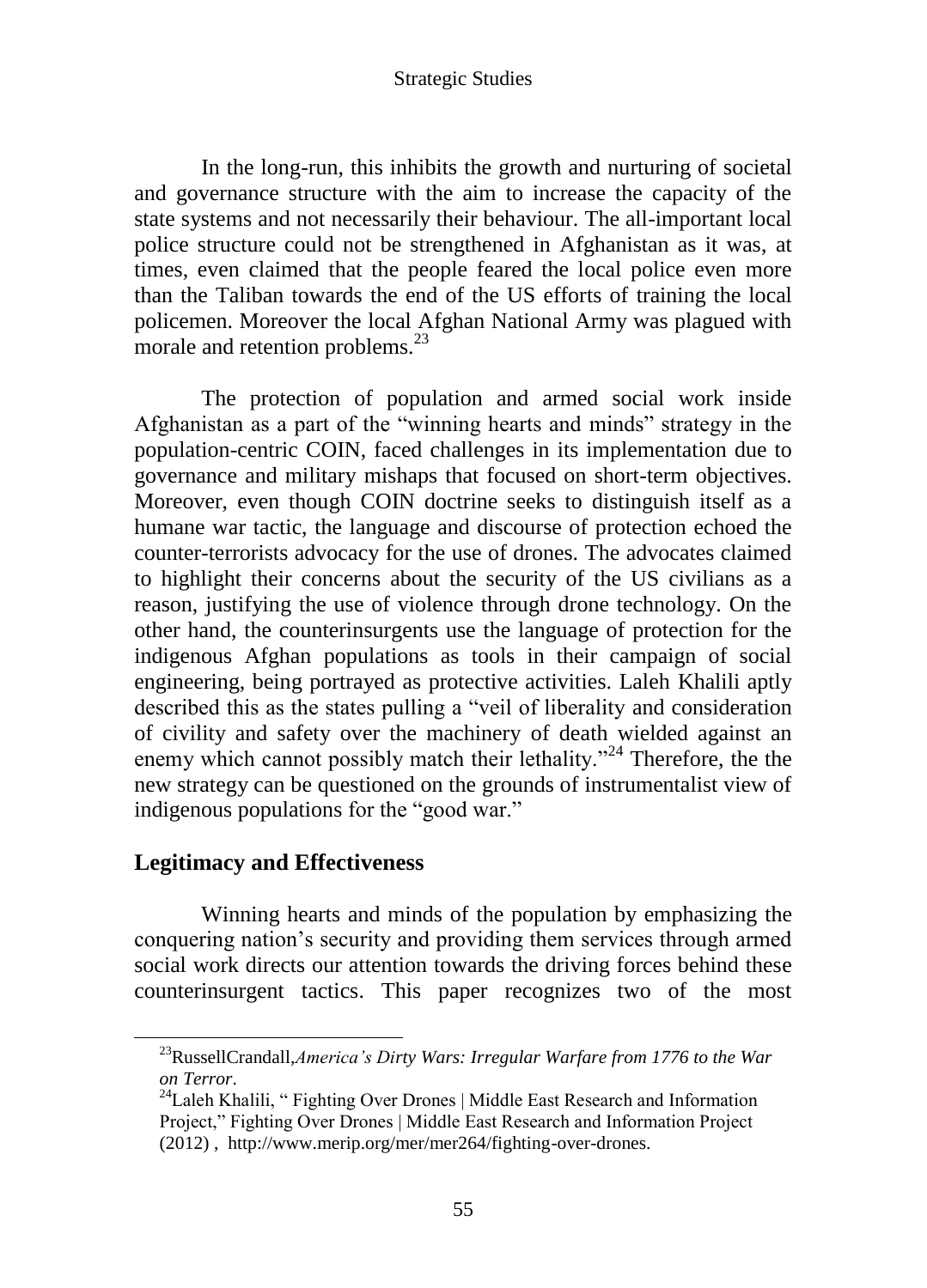important reasons; legitimization and concerns over the effectiveness of the US policy in the occupied country. In this pursuit, politics as well as larger societal concerns are connected with military acts. AUS National Security advisor once observed that the nature of war has changed. "It's become very legalistic and very complex $^{25}$ . This suggests that the law has evolved to become a decisive element of contemporary conflicts. Law is also used as a tool for legitimizing or delegitimizing, depending on circumstances. The choice of a population-centric strategy is a strategic move. The tactics aimed at gaining public support and winning hearts and minds reflect on the requirements of modern popular democracies where allegedly "even a limited armed conflict requires a substantial base of public support. That support can erode or even reverse itself rapidly, no matter how worthy the political objective, if people believe that the war is being conducted in an unfair, inhumane, or iniquitous way." <sup>26</sup>This public support would help in giving political legitimacy to the actions of the counterinsurgents and in conducting their policies in the conquered lands in partnership of the acquiescent publics. However, this is most likely to prove ineffective to a large extent foreign collaboration in their civil and political life, especially after the occupation is viewed with calculated suspicion.

Moreover, the use of politics in war can be supported through Clausewitz's famous dictum that war is a "continuation of political intercourse, carried on with other means"  $27$ . It focuses towards the other aspects of wars or violent conflicts which are also included in the COIN doctrine. This can be instructive for the effective use of resources of the counter-insurgents in their war against the insurgents as a political manoeuvre and a strategic asset.

Moreover, COIN and other contemporary "irregular warfare" situations are especially sensitive to illegalities that can undermine the efforts to legitimize the government (and those wishing to assist it) that

 $^{25}$ Jr. Dunlap, Charles J, "Lawfare: A Decisive Element of 21st-Century Conflicts?," Research Gate ( 2009),

http://www.researchgate.net/publication/235192515\_Lawfare\_A\_Decisive\_Element \_of\_21st-Century\_Conflicts

 $^{26}$ Ibid.

 $^{27}$ Ibid.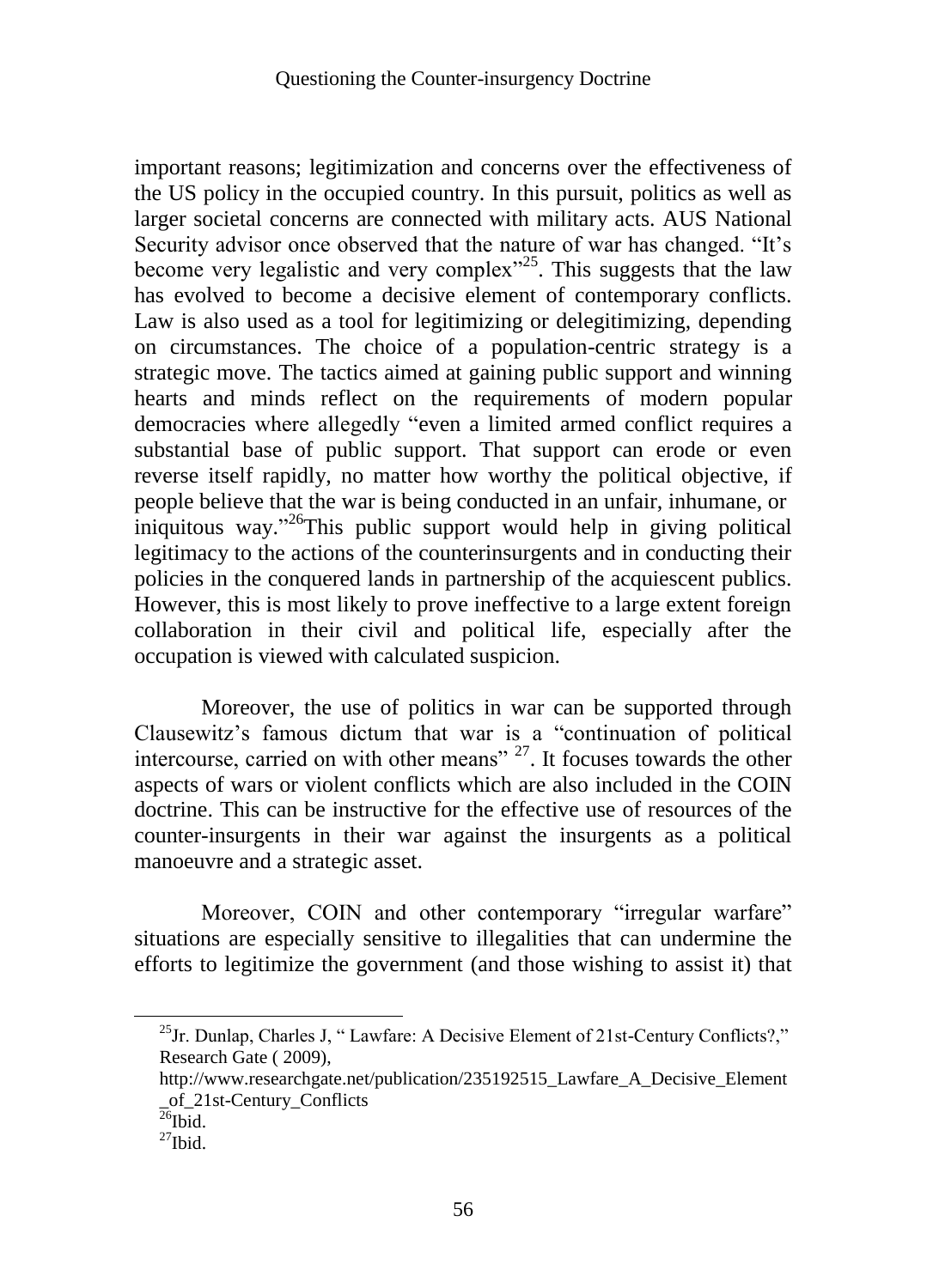the insurgency is aiming to topple. In Afghanistan, where the Taliban and al-Qaeda are proving themselves sophisticated and effective law fare practitioners which means that they use the language of law to delegitimise the actions of their opponents. Specifically, the Taliban and al-Qaeda attempted to demonize the air weapon through the manipulation of the unintended civilian casualties airstrikes can produce. Moreover, by using the media, they seek to create the perception, especially among Afghanis, that the war is being waged in an "unfair, inhumane, or iniquitous way. $^{228}$  At the same time the US and its counter-insurgents in carrying out their population centric campaign, correctly recognize that perceptions are a "strategic battleground" and therefore they seek to "prioritize strategic communications" to remind the world that the Taliban are the barbaric killers and abusers of human rights that they have always been.<sup>29</sup> The claims are not without any grounding but the way they are publicized becomes even more important in a war of perceptions and concerned with legitimacy of actions. Secondly, the effectiveness of the COIN efforts is reliant on cutting off the human resources of the insurgents, while getting information regarding the insurgents" hideouts and potential campaigns. Therefore, intelligence becomes a key aspect of counter-insurgency. Therefore, it can be concluded that there is a gap between theoretical and practical aspects of the COIN warfare which is based on various assumptions which were subject to critique on various levels. The doctrine's implementation is reliant on the conduct of the local factors as well as the host COIN nation, in this case, the United States, which is inevitably difficult to control and invites mounting challenges.

# **Conclusion**

The projection of Coins a new form of population-centric warfare in the 21st century through rhetoric of securing and serving the Afghan civilians at times indicative of being rather humane, is nonetheless a strategic move veiled with notions of liberal values of saving human lives and rights. War is converted and camouflaged into a political intervention which gives legitimacy to further interventions justified as politically motivated acts. Moreover, lack of understanding regarding the

 $\overline{a}$ 

 $^{28}$ Ibid.

 $^{29}$ Ibid.